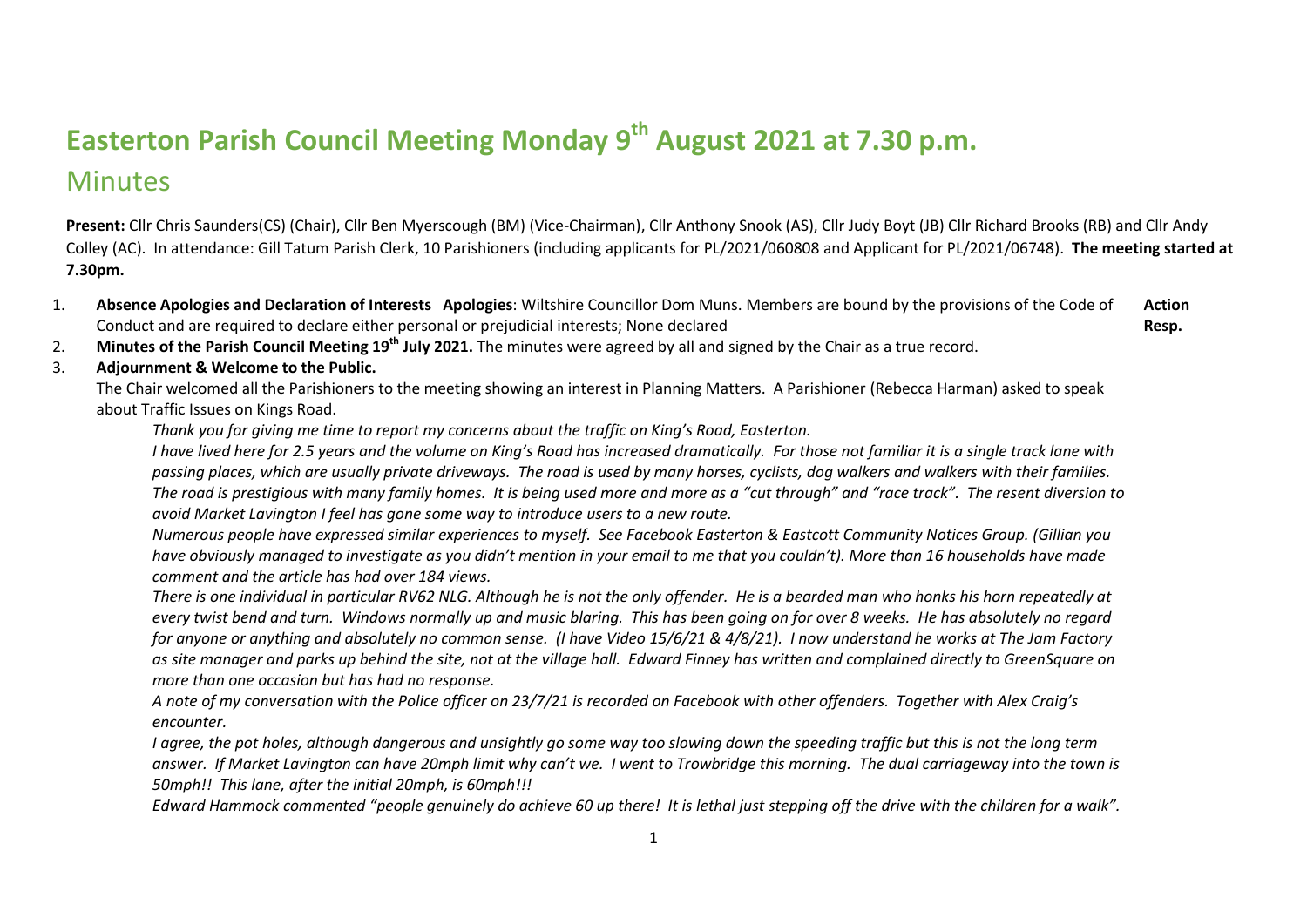*Surely it is the responsibility of the "Parish" Council to keep its residents safe. We want to attract people to our beautiful village not "Drive them away"!!*

*Please, Please, Please. Something MUST be done. This MUST go higher to Wiltshire County Council. THANK YOU* A discussion followed; points agreed to take forward; Chair has already been in touch with appropriate CATG (Wiltshire Community Area Transport Group) and Gareth Rogers (local Wiltshire Highways Engineer) and Wiltshire Cllr DM has advised, we have already requested a metro-count (speed monitoring) to Wiltshire Council (the one requested for Kings Road is delayed due to COVID-19 and a known backlog is in place), one carried out for the High Street did yield percentage figures to start up a Speed Watch. "Quiet Lanes" are not being pursued anymore by Wiltshire Council. The 60MPH ironic speed-limit for Kings Road beyond the 20mph Strawberry Fields limit is not a target and totally inappropriate for the narrow, single track route with passing places in parishioners driveway entrances when there are pedestrians, animals, children all trying to use the road (as no separate walkway). It was unanimously agreed that 20MPH should be the target for the whole stretch of the road, together with other roads within Easterton such as Oak Lane and White Street. **Action: Cllr CS to follow up at CATG, Clerk to find out about the requested metro-count, liaison with GreenSquare over the known employee who speeds along this road and liaison with Wiltshire Cllr DM to help follow up with Police and Wiltshire Council.**

**Cllr CS, Clerk, Cllr DM**

**Clerk**

- 4. **Planning Matters : Planning Application** 
	- **1. PL/2021/06512 Change the use of two existing stables to that for a sports therapy studio, CEDAR FARM, 26 KINGS ROAD, EASTERTON, DEVIZES, SN10 4PX**

Councillors had already seen and studied the plans before the meeting, after consideration it was resolved "No objection". **Action: Clerk to inform Wiltshire Council. Clerk**

**2. Pl/2021/06127 Single storey extension to the side, over existing garage. Relocation of boiler FIVE FARTHINGS, 59 OAK LANE, EASTERTON, DEVIZES, SN10 4PD**

Councillors had already seen and studied the plans before the meeting, after consideration it was resolved "No objection". **Action: Clerk to inform Wiltshire Council.**

**3. Pl/2021/07321 T1 - Silver Birch - reduce by 3m T2 Ash – Fell, THE COTTAGE, 26 HIGH STREET, EASTERTON, DEVIZES, SN10 4PE** Councillors had already seen the proposal before the meeting, after consideration it was resolved "No objection". **Action: Clerk to inform Wiltshire Council. Clerk**

**4. Pl/2021/06808, Demolition of existing house and outbuilding and the development of a replacement dwelling and garage, 8 EASTERTON SANDS, EASTERTON, DEVIZES, SN10 4PY.** The Clerk reported that she received written complaints from Parishioners who were not able to attend the meeting which had been passed on to Councillors prior to the meeting. The Clerk read out two written comments from near neighbours to the proposal. The concerns listed covered; future use (concern about the proposed Garage substantial dimensions, taller than the residential part of the proposal, concern that the building could be used for a full-scale workshop or additional dwelling space and no rationale for the large footprint and scale of the garage proposed, Drainage; not adequately considered and concern of heavy run-off and its impact, artificial light (reassured generally but worried about potential impact on wildlife especially bats and trees (worried about who owns the trees to ensure the visual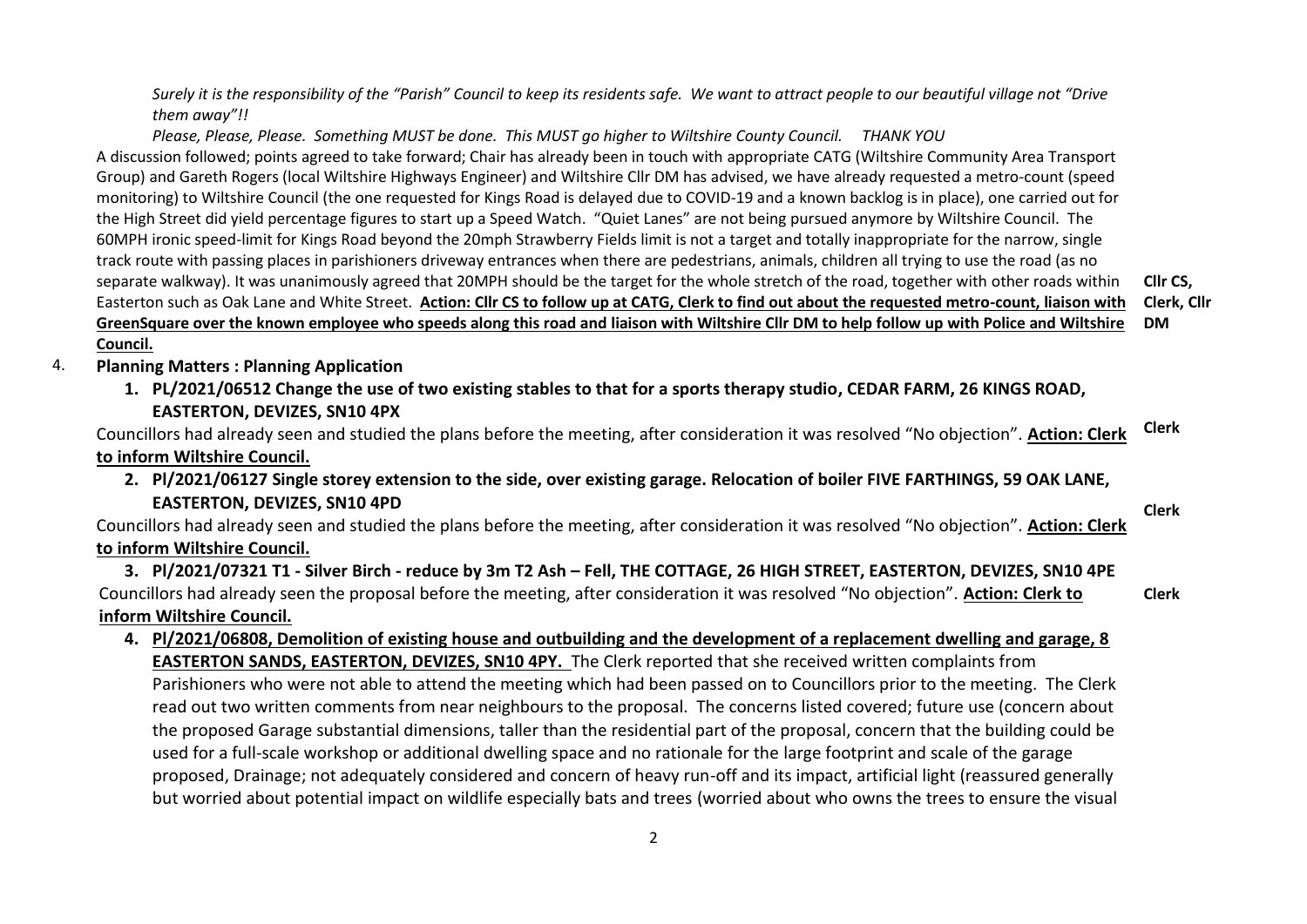screen (when in leaf) is maintained and also general environmental concerns about noise impacts during construction works. Another near neighbour also added concern over the style of the proposed roof. Cllr JB also had concerns regarding the proposal; no objection in principle to the proposed house but concern to its overall height (suggested 70cms higher than existing house). The roof colour and grey brick colour would stand out more in the countryside and reflection needs to be taken into account (the near neighbours Treetops will have the view of the grey brick wall), the total footprint of the garage is large almost as big as half the proposed house footprint, and the design compared to the proposed house is bland, featureless with the highest part being 4.5m. There was the need to restrict the garage against business use, concern about lighting and lack of ecological assessment (to build a larger building in a rural area has to fulfil the Wiltshire Council Blue and Green Infrastructure Policy (GBI) and concern regarding bats and their habitat, extent of tarmac proposed and drainage implications using potential eco solutions such as porous tarmac. Cllr BM also commented on the roof covering and the potential "glare" from the proposed solar panels on the garage and the materials involved. Cllrs commented that the building will be visible from the By Way and Sands Farm The applicants present were given the opportunity to answer some of the points raised; the garage is needed to store large machinery with roller shutters and will not be used for business use, the roof is designed to enable solar panels to be best placed for south facing. They stated that the trees to screen were not in their control but had spoken with their neighbours who will keep them and maintains them. Details for drainage would be agreed at building regulations stages but they proposed soakaways and 2 drains are shown on the proposed tarmac driveway (any extra run-off would go down to the adjacent field), they had chosen the garage materials to be maintenance free but if necessary could go for a mix of agricultural panelling and brick. They acknowledged the top 2 feet of the buildings proposed would be visible from neighbours but that these were at least 120 metres away and that they could not really control noise during the construction phase but would try to get their builders to reduce noise and that whilst they would not be living on site during construction they did intend to project management the building. Lastly that they were proposing some lighting in the garden (hidden by shrubbery) lighting would be environmentally friendly (using solar) but that they did need lighting like any other householder. Following the discussion it was resolved **"No objection, subject to Wiltshire Council giving full consideration to requesting an Ecological Statement to support the proposal, that to build this large building in a rural area has fulfilled the Wiltshire Council Blue and Green Infrastructure Policy and that the material proposed for the roof and colour of the walls be examined to minimise potential glare and longer distance visual intrusion and that Wiltshire Council can confirm that the proposed large garage design is an acceptable size for the proposed dwelling". Action: Clerk to inform Wiltshire Council**

**5. Pl/2021/06748, Removal/variation of conditions to make one dwelling for full residential usage, HONEYWOOD STABLES, STABLE COTTAGE, OAK LANE, EASTERTON, SN10 4PX (clarified application details from Applicant & Wiltshire Council)**

The Clerk had received comments from Parishioners on this application which had been passed onto Councillors prior to the meeting, She read out one comment from a close neighbour (who could not attend) who had concerns about the change the non-residential stables into a residential home, that this had been requested before and refused, and was concerned that there was an intent to

**Clerk**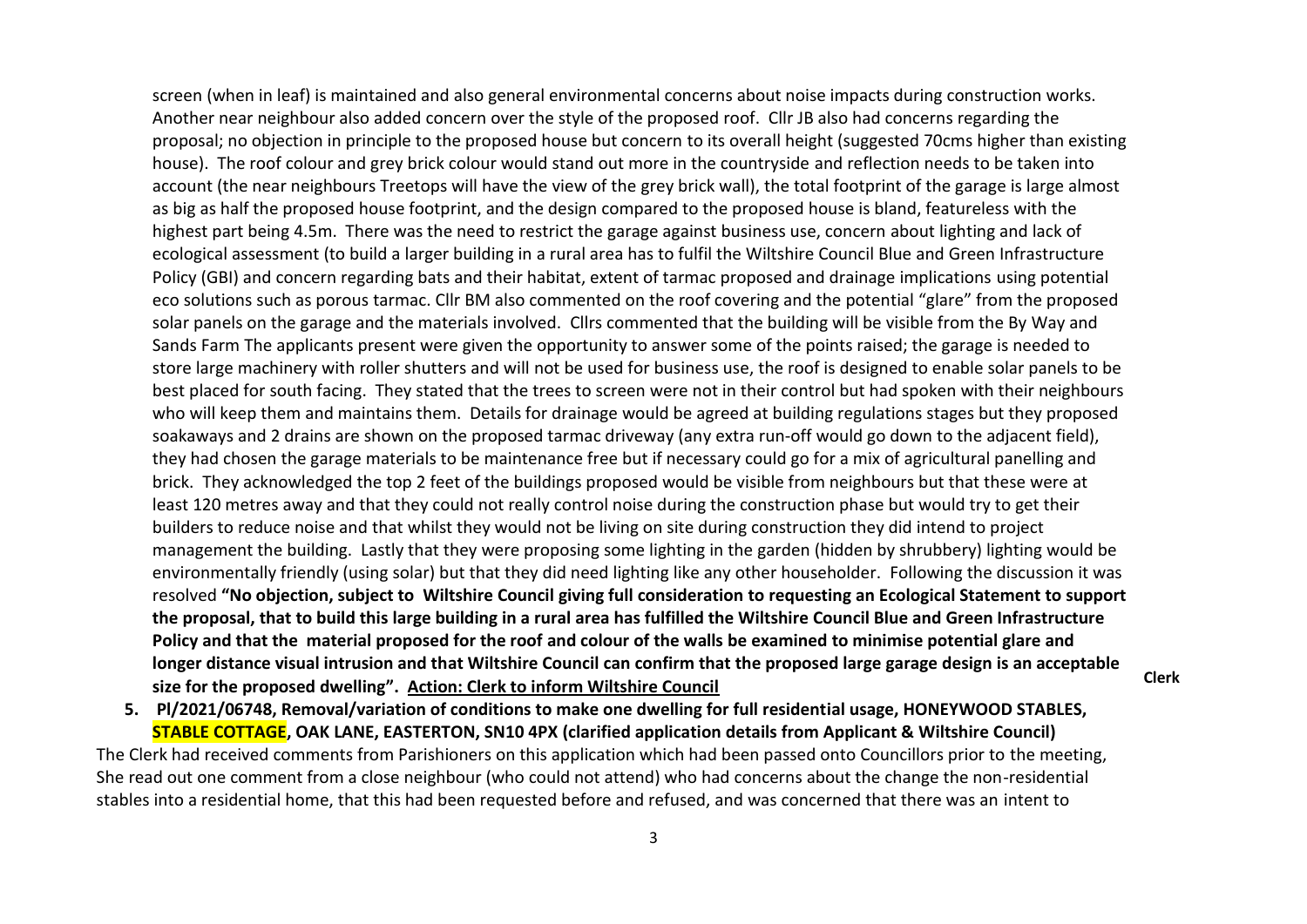develop a small (and growing) holiday park on their doorstep and wished to object to the proposal. The Chair clarified that the application was for the removal of a planning condition to allow one of the holiday homes to become a full residential use with the other staying as a holiday home (no new building were proposed, the application was misleading). The Applicant attending was allowed to speak for 3 minutes on the proposal; She admitted it was a gamble to purchase the holiday homes and knew about the past planning history at the site but that personal impacts from the COVID pandemic had forced her to stay at the property and loose her London business and she wished to live in the area full time (and was renting nearby at present). She reiterated that £26k was spent on one of the properties (stable cottage) to enable her to let it out and this property only gets 30-40% occupancy. Presently **Stable Cottage** is not in a good condition to let out and that holiday let business was not going to work at Honeywood. She wanted to be part of the community living there full time which would be less of an impact than constantly different users arriving to stay in the property. She had undertaken a pre-application consultation from Wiltshire Council and believed she had answered all the questions asked of her but she could not market the property for 6 months as it was not up to a standard for letting. She had tried previously to look at a business use for the property but this had been refused and so she did not think this was viable. She was committed to the area and had planted lots of trees and was encouraging wildlife to the area.

Cllrs RB & Cllr AC commented it was clear from the guidance issued by Wiltshire Council in the pre-application advice, that this had not been met and therefore the Parish Council were in no position to approve the proposal as she had not demonstrated the planning criteria as there was no conclusive evidence that the property was not viable as a holiday let. Other Parishoners present commented that other applications had been submitted to make this a permanent residential dwelling and it had been refused. Concluding the long discussion it was resolved **"Object to the proposal as insufficient information has been provided to fully demonstrate that the continued use of the building is no longer commercially viable in accordance with the relevant exception policy of the local development plan. The Parish Council (PC) comment that the question of viability needs to be fully tested and should reflect the condition of the building for the desired use, rather than its current partially converted state. It should also reflect the investment required in order to complete the conversion and provide an acceptable return on this investment over a reasonable period of time (usually 10 years plus). A full financial feasibility assessment should be provided based on budgeted income and expenditure figures using generally accepted occupancy rates as compared to similar holiday units. Although the PC sympathise with the applicants situation, her personal financial circumstances should be disregarded. The PC wish to express their concern that failure to fully test the viability of the current use has the potential for similar applications to follow for the adjoining building (Tack Cottage) and other buildings used for similar purposes elsewhere in the vicinity. Action: Clerk to inform Wiltshire Council. Clerk**

## 5. **Finance**

## **a) Request for donation toward Village Fete Raffle**

Cllr RB proposed a donation of £100, seconded Cllr JB, unanimous support. **Action: Clerk to issue cheque for signature. Clerk**